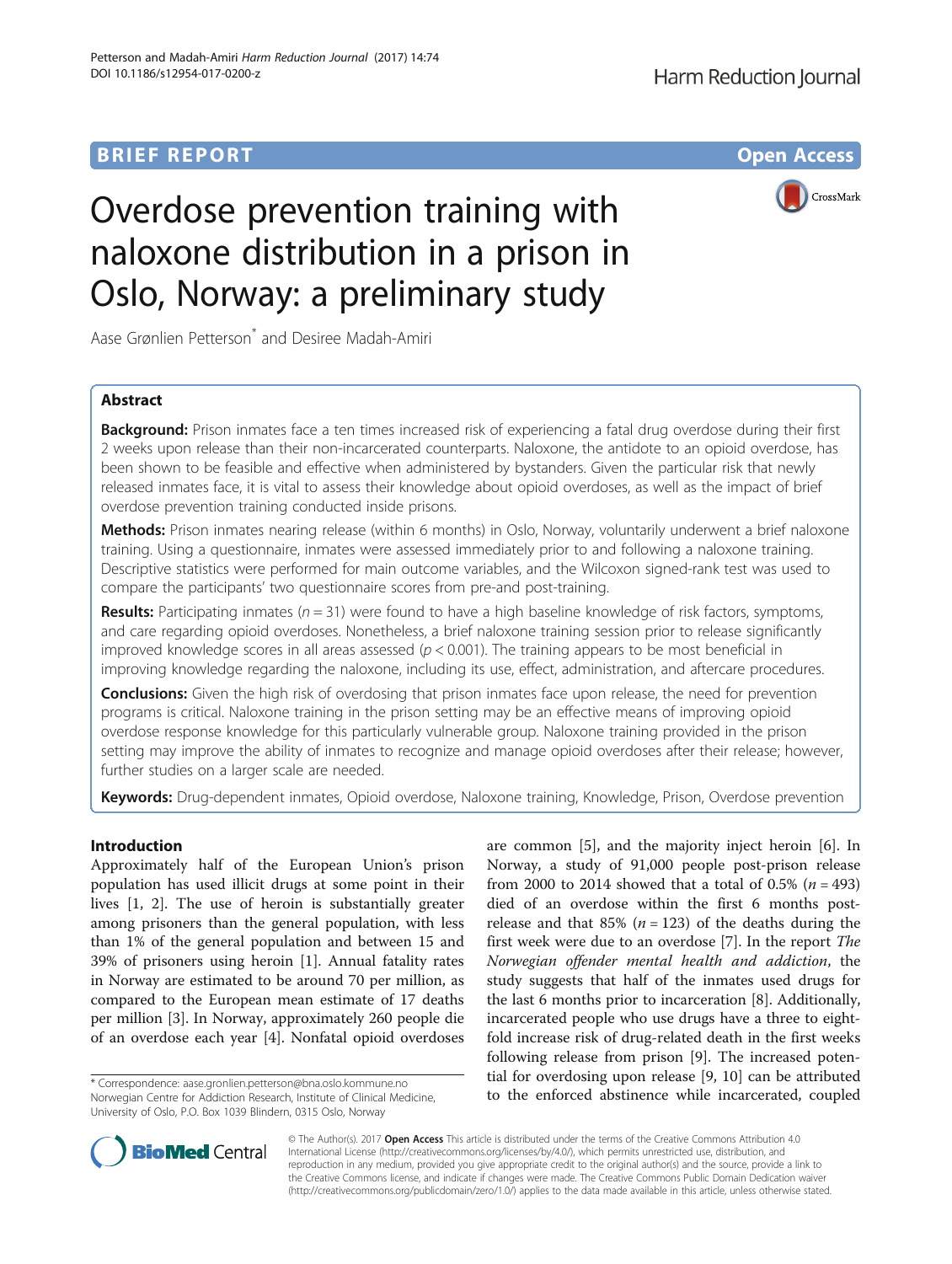with reduced tolerance and relapse. Opioids combined with other legal and illegal drugs can nearly double this risk of death [[11, 12](#page-5-0)]. Given this period of profound increased risk, targeted interventions are needed.

This elevated risk of drug-related death following liberation makes prisons a natural setting for opioid overdose prevention training with peer-administered naloxone. These trainings have been implemented upon prison release in the UK and the USA [[13](#page-5-0)]. Following the implementation of Scotland's national naloxone distribution program, they found a 36% reduction in overdose deaths during the first 4 weeks following prison inmates' release [[14](#page-5-0)] with an even greater reduction 5 years after the start of the program [\[15\]](#page-5-0). However, despite the apparent benefits of implementing overdose prevention training postprison release, these programs remain relatively rare.

The majority of opioid overdoses occur within 1 to 3 h after injecting [[16](#page-5-0)]. This window provides a chance to intervene if adequate training has been received before-hand [[17](#page-5-0)–[19](#page-5-0)]. Opioid overdose prevention trainings can significantly increase accurate recognition of an opioid overdose and equip those trained with the responses needed to prevent death [\[18, 20\]](#page-5-0). Proper training can also help battle incorrect responses, the product of hearsay and misinformation [[21, 22\]](#page-5-0). This underlines the importance of providing overdose prevention training to those at risk of overdosing.

While prisoners are at risk of overdosing post-release, potential challenges for naloxone distribution specific to the prison setting need to be considered. Despite prisons being ideally positioned for overdose prevention initiatives, barriers to effective implementation exist [[23, 24](#page-5-0)]. Some of these barriers include operational issues, identifying eligible inmates, and motivation for the willingness to attend the session, stigma among prisons and the prison staff, and an effective model to deliver training [[23, 24\]](#page-5-0). Given these prison-specific barriers, prisonspecific trainings need to be considered in attempt to optimize overdose prevention training and to reach this vulnerable group. Although a widespread take-home naloxone project began in Norway in 2014 [\[25\]](#page-5-0), the project has been unable to be fully implemented within the prison settings. This is mainly due to many of the same barriers listed above. The aim of this study was to therefore assess the impact of a brief naloxone training on knowledge gained when conducted inside prison as preliminary investigation into scaling-up within the Norwegian prison setting.

## Methods

#### Setting

Take-home naloxone is part of a government-supported intervention in Norway [[26](#page-5-0)], wherein bystanders can receive naloxone from multiple distribution sites

prescription free, and at no cost [[25\]](#page-5-0). Although a safe injection facility has been in operation since 2005 in Oslo, drug use and trading remains illegal. In Norwegian prisons, half of the inmates are drug-dependent, and 1 in 4 reported injecting drugs daily before incarceration [[8\]](#page-5-0). Further, 55% were under the influence of drugs when arrested for crimes related to drug sales, possession, smuggling, and driving under influence [\[8\]](#page-5-0). The study took place in a prison in Oslo, Norway, during a 2-month period in 2015. Oslo prison is publically funded and is one of the largest high security prisons in Norway. It can house up to 420 male individuals. Access to the inmates was granted following meetings with leadership and the researchers.

## Inclusion criteria

Inclusion criteria consisted of former or current opioid users, or people who were at risk of witnessing or experiencing an opioid overdose. To reach the people at highest risk of an opioid overdose, the study targeted those that were soon to be released (within the next 6 months). Further, participants must have been over 18 years of age, fluent in Norwegian or English, and had not received prior naloxone training.

## Participant characteristics

Participants were recruited via the health care staff based in the medical unit within the prison or by wordof-mouth. The medical unit inside prison provides medical care and offers either methadone or buprenorphine for opioid maintenance therapy (OMT). Inmates from different units were briefed on the study by the first author either during group meetings or by approaching them in their cell. Those that were interested were encouraged to participate. Participants were informed about the study, and those interested in participating provided signed consent.

The training took place in a one-on-one format in the medical unit. Several potential participants did not enroll in the study because of challenges related to resources, culture, access and time; however, details on those that refused were not collected. Participants were not reimbursed or incentivized for their time. A total of 31 inmates that fulfilled the study inclusion criteria volunteered to participate in the study.

## Instruments

This study utilized the Opioid Overdose Knowledge Scale (OOKS) developed for bystanders by Williams et al. [[27](#page-5-0)]. The scale was originally designed for use alongside peer-administered intramuscular naloxone, and had a total score range of 0–45 points. However, in order to adapt it for intranasal naloxone use, items 5 and 6 were removed, resulting in the total score for this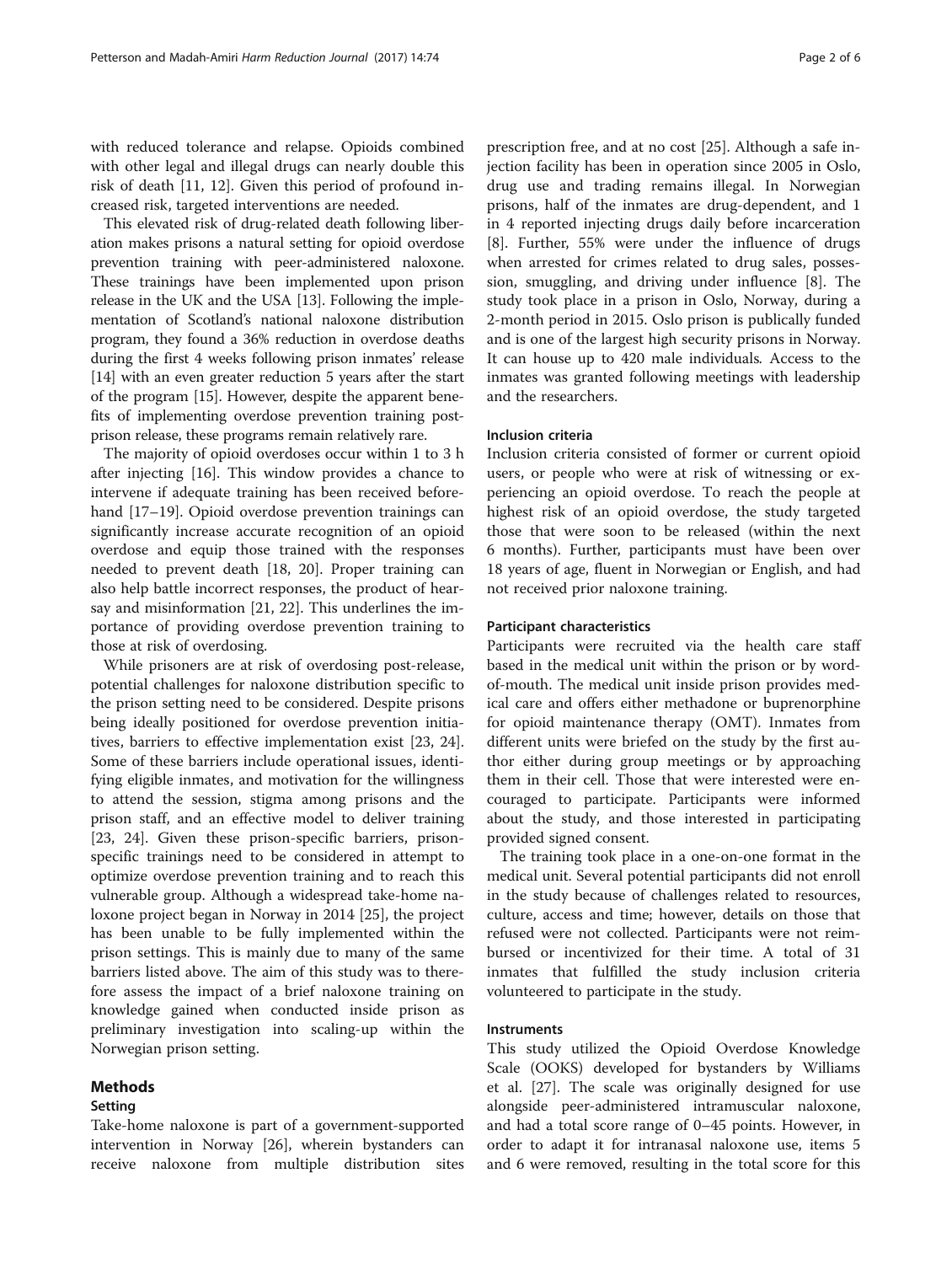study of 0–39 points. Maximum possible scores for the scale's four domains included risk (9), recognizing the signs of an overdose (10), actions to take when witnessing an overdose (11), and how to use naloxone (9). The questionnaire was translated into Norwegian for the purposes of this study by the first author. While translation of any kind risks altering the reliability and validity of a given research tool, the likelihood of the OOKS being compromised here is minimal because of the relative simplicity of the text translated. The questionnaire was not piloted within this setting prior to its use.

## Naloxone training

The training in the prison was led by the first author. Training curriculum used for the project is covered elsewhere [[25, 28\]](#page-5-0). All training sessions took place in the prison's medical unit office and took approximately 15–30 min to complete. Prior to the naloxone training, the participants were asked to complete the OOKS questionnaire. Next, they underwent a brief naloxone training session, where they learned to recognize and respond to an opioid overdose with naloxone, as well as how to assemble and use the device. During the training, misinformation and myths were identified and corrected where necessary. Immediately following their training, the participants were asked to complete the same questionnaire. The naloxone kit was placed with the participants' personal items by prison staff to be received upon the day of their release. Follow-up regarding the participant's use of naloxone was not completed in this study. All conversational techniques used were derived from motivational interviewing, both during the training and in the follow-up conversations [[29, 30\]](#page-5-0).

## Data analysis

Descriptive statistics were performed for the main outcome variables. The Wilcoxon signed-rank test was used to compare the participants' two questionnaire scores from pre-and post-training. Based on Cohen's criteria of effect size  $(r)$ , this study interpreted  $0.1$  = small effect,  $0.3$  = medium effect, and  $0.5$  = large effect. Statistical analysis was performed using SPSS software version 22.

## Results

Participant characteristics are listed in Table 1. Nearly all participants had experience with overdoses, including having witnessed  $(n = 29, 93.5%)$  or experienced  $(n = 21, 67.7%)$  at least one overdose during their lifetime. Data on experiencing a recent overdose (e.g., within the last 12 months) was not collected. Half of the participants were receiving opioid maintenance treatment (OMT) prior to prison  $(n = 15, 48.3\%)$ , and many of the participants reported at least one risky behavior at some point in their lives, such as using

|                                         | N (%)      |
|-----------------------------------------|------------|
| Gender, males                           | 31 (100)   |
| Age, mean (SD)                          | 35.6 (9.3) |
| Frequency of opioid use                 |            |
| Daily                                   | 9 (29)     |
| Almost daily                            | 2(6.5)     |
| Previously                              | 13 (41.9)  |
| Never                                   | 7 (22.6)   |
| Detoxification occurred in last 30 days | 2(6.5)     |
| Receiving OMT                           | 15 (48.3)  |
| Uses drugs alone                        |            |
| Sometimes                               | 7 (22.6)   |
| Often                                   | 4 (12.9)   |
| Most of the time                        | 2(6.5)     |
| All of the time                         | 1(3.2)     |
| Never                                   | 2(6.5)     |
| Missing/not applicable                  | 15 (48.3)  |
| Mixes opioids with <sup>a</sup>         |            |
| Alcohol                                 | 5(16.1)    |
| Benzodiazepines                         | 10(32.3)   |
| Cocaine                                 | 2(6.5)     |
| Methamphetamine                         | 13 (41.9)  |
| GHB/GBL                                 | 4(12.9)    |
| Other                                   | 2(6.5)     |
| Mode of administration                  |            |
| Injecting                               | 14 (45.2)  |
| Smoking                                 | 1(3.2)     |
| Snorting                                | 1(3.2)     |
| No response                             | 15 (48.4)  |
| Witnessed an overdose previously        |            |
| $1-10$ times                            | 13 (41.9)  |
| $11-20$ times                           | 5 (16.1)   |
| More than 20 times                      | 11 (35.5)  |
| Never                                   | 2(6.5)     |
| Experienced an overdose personally      |            |
| $1-10$ times                            | 14 (45.2)  |
| 11-20 times                             | 4 (12.9)   |
| More than 20 times                      | 3(9.6)     |
| Never                                   | 10(32.3)   |

SD standard deviation, OMT opioid maintenance treatment,

CPR cardio-pulmonary resuscitation, GHB/GBL gamma

hydroxybutyrate/gamma butyrolactone

<sup>a</sup>Multiple responses possible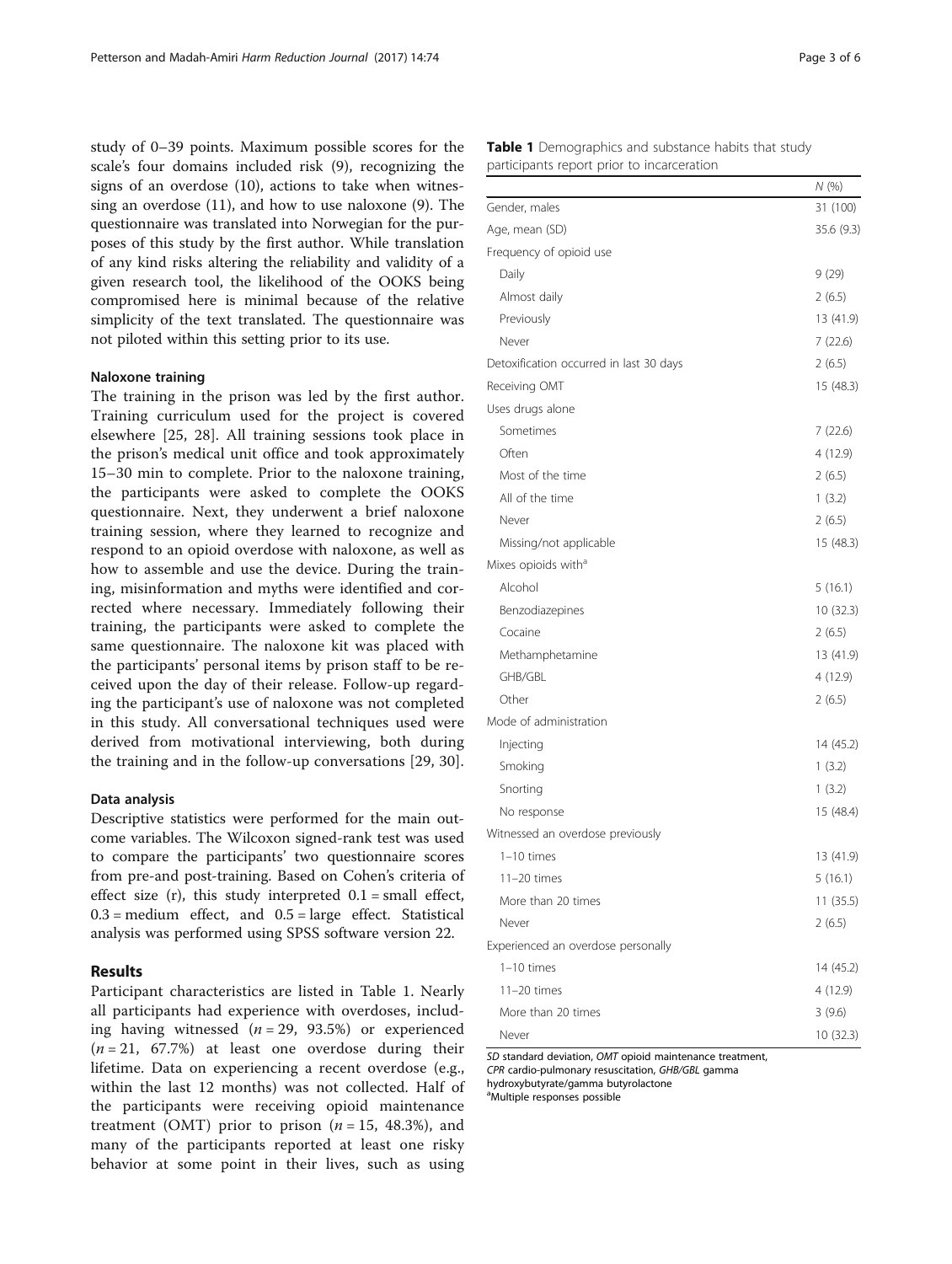drugs alone  $(n = 14, 45.2\%)$ , injecting  $(n = 14, 45.2\%)$ , or mixing opioids with other substances.

## Opioid Overdose Knowledge Scale

The participants had a high baseline knowledge of risk factors (mean = 8.1), signs of an overdose (mean = 8.5), and actions to take when responding to an overdose (mean = 10.1) (Table 2). Nonetheless, the educational session elicited significant improvements in all domains and with a large effect size  $(r = 0.88)$ . The most substantial improvements were seen in the knowledge on the use of naloxone ( $r = 0.85$ ) and risk factors ( $r = 0.74$ ).

## Risk

All participants were found to have a high baseline knowledge of the risk factors that increase the probability of an overdose, although more than half ( $n = 18, 58\%)$ of the participants did not know that a long history of heroin use contributed to increased risk.

## **Signs**

The participants had a high baseline knowledge of indicators of an opioid overdose and could identify symptoms that do not occur during an overdose. These included bloodshot eyes, agitated behavior, and rapid heartbeat. However, almost a third of participants ( $n = 9, 29\%$ ) incorrectly believed fitting (small seizures) to be a sign of an opioid overdose. Of the group,  $39\%$   $(n = 12)$  did not recognize very small pupils as an indicator of the "opioid overdose triad" (along with reduced consciousness and respiratory depression), and only 35%  $(n = 11)$  recognized deep snoring as a sign of an opioid overdose.

## Action

Most of the participants had carried out important actions toward managing an opioid overdose. All participants responded that they would call an ambulance, check for breathing, and stay with the person until the ambulance arrived. Ninety-seven percent  $(n = 30)$  would put the victim in the recovery position and make sure the airways were cleared and most ( $n = 28$ , 90%) would give pulmonary resuscitation. Almost no one  $(n = 30)$ , 97%) would inject the victim with milk or salt solution, and only one (3%) would put the person in bed to "sleep

Table 2 Self-reported change in knowledge pre- and post-training

off" the overdose. Nearly all of the participants ( $n = 30$ , 97%) would give naloxone if it were available. However, one quarter of participants  $(n = 8, 26%)$  would give stimulants to an overdose victim in the form of cocaine or coffee, and one third  $(n = 11, 35%)$  would put the person in a bath of cold water.

## Naloxone use

Nearly all of the participants  $(n = 30, 97%)$  knew about the uses of naloxone. However,  $61\%$  ( $n = 19$ ) of them were not aware of how long it takes for naloxone to take effect, and 84% ( $n = 26$ ) did not know for how long these effects persist. Of the group, 23%  $(n = 7)$  did not know that if the first dose had no effect, a second dose could be given. Sixty-eight percent  $(n = 21)$  did not know that a person can overdose again after having received naloxone, and 61% ( $n = 19$ ) were not aware that naloxone has a shorter duration than many opioids. A third of participants ( $n = 11, 35\%$ ) did not know that naloxone could provoke withdrawal symptoms. Reassuringly, 90%  $(n = 28)$  would call an ambulance even though they knew how to manage an overdose and the same number understood that it was not wise for the overdose victim to drink alcohol or take sleeping tablets afterwards.

## **Discussion**

The aim of this study was to assess knowledge of opioid overdoses among inmates at risk of witnessing or experiencing an overdose before and after a brief training session about naloxone. Half of the participants were receiving OMT prior to prison, indicating their relevance as a target group to receive opioid overdose prevention training. The naloxone training session significantly improved inmates' knowledge in all four domains assessed. The areas with the greatest post-training improvement were for the use and effect of naloxone, how to administer it, and aftercare procedures.

The participant characteristics support that this study reached a high-risk group (incarcerated individuals who have experienced or witnessed an overdose). Nearly every participant reported that they previously had witnessed an overdose and almost half had experienced between 1 and 10 personally. Participants reported responses that reflected misconceptions about overdoses.

| Knowledge domains (points) | Pre-training mean (SD) | Post-training mean (SD) | Mean difference | Wilcoxon Z | $P$ value |  |
|----------------------------|------------------------|-------------------------|-----------------|------------|-----------|--|
| Risk factors (0-9)         | 8.1(1.1)               | 9(9)                    | 0.94            | $-4.128$   | < 0.001   |  |
| Signs $(0-10)$             | 8.5(1.2)               | 9.8(0.7)                | 1.36            | $-4.005$   | < 0.001   |  |
| Actions (0-11)             | 10.1(1.2)              | 10.9(0.3)               | 0.8             | $-3.372$   | < 0.001   |  |
| Naloxone (0-9)             | 5.5(1.9)               | 9(0.2)                  | 3.52            | $-4.730$   | < 0.001   |  |
| Total $(0-39)$             | 32.1(3.4)              | 38.7(0.7)               | 6.58            | $-4.873$   | < 0.001   |  |
|                            |                        |                         |                 |            |           |  |

SD standard deviation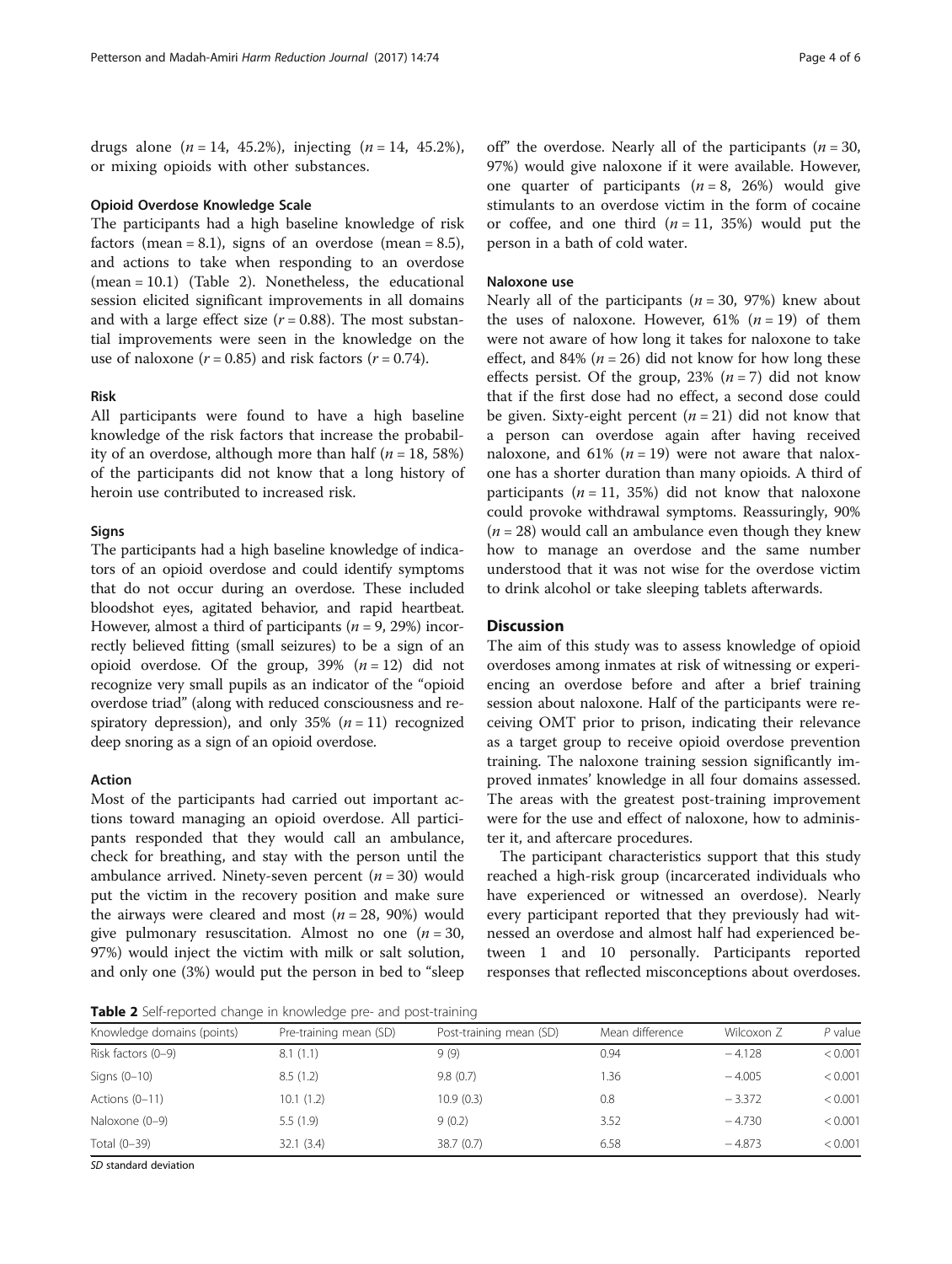This was similar to Wakeman et al. who found that these methods included shaking/slapping the victim (20%), putting the person in a bath of cold water (41%), and injecting the person with salt water (16%) [[31](#page-5-0)]. Additionally, they did not use naloxone because they did not have it available, but nearly 90% reported willingness to learn about overdose prevention and naloxone administration [[31](#page-5-0)]. More than half of the participants in this study answered that a long history of drug use could decrease the tolerance of drugs rather than increase it. Many of the participants also failed to identify pinpoint pupils and deep snoring as common signs of an opioid overdose. While overall, the participants' baseline knowledge was high, similar to what others have found [[27\]](#page-5-0); the misconceptions suggest the necessity of overdose prevention training in prisons.

The findings from this study are consistent with the existing literature [[13](#page-5-0)], much of which highlights the effectiveness of education in improving knowledge of how to manage an opioid overdose and how to distinguish its symptoms from those of other medical conditions [[18](#page-5-0)–[20](#page-5-0), [32](#page-5-0)–[34\]](#page-5-0). The majority of witnesses to an opioid overdose are willing to take countermeasure actions [\[35](#page-5-0)], even though some of these actions might be misinformed [[22](#page-5-0), [36\]](#page-5-0). The findings are in accordance with previous research suggesting that peeradministered naloxone, following a brief educational intervention, may have a positive impact in providing skills to a vulnerable group upon their release from prison [[14](#page-5-0), [18](#page-5-0)].

This study experienced limitations. First, within the participating prison, difficulties with identifying eligible inmates may have affected those that participated. Some of the participants had competing priorities, including school, prison-duties, and appointments that interfered with their time available to participate. There was also limited awareness among prison staff regarding naloxone. This could have occurred due to confusion about the nature of the study among prison staff, or because of stigma among the staff, some of whom expressed concerns that naloxone might encourage drug-using behavior once the inmates were released. This limited awareness among prison officers regarding naloxone may have affected the inmate's desire to participate. Participants expressed concerns with the training and that it could mark them as "not rehabilitating." These challenges are consistent with the existing literature [\[23](#page-5-0), [24](#page-5-0)]. It is possible that this perceived stigma and hesitance could have introduced selection bias, although the use of an independent researcher (not prison staff) may have minimized this bias. Second, participants may have experienced a social desirability bias, wherein participants reported answers that they believe to be the most acceptable [[37\]](#page-5-0), but again this may have been minimized

due to the use of independent staff. Even so, the changes in the scores pre- and post-training give an indication of knowledge gained and are not likely influenced by the study's limitations. The results from this study are likely generalizable to the other similar prison and societal settings, particularly in Norway.

## **Conclusions**

This study demonstrates that naloxone training in the prison setting may be an effective means of improving knowledge about opioid overdoses to a vulnerable group. A brief naloxone training session was found to improve knowledge scores across all domains (risk, signs, action, naloxone use), thereby substantiating the utility and appropriateness of opioid overdose prevention training prior to the inmates' release from prison. The naloxone program in Norway has previously been unable to be implemented on a large-scale within the prison settings. As the program expands, emphasis on establishing within prisons is a priority. The findings from this study provide preliminary information regarding the transfer of knowledge to inmates; however, further studies will be needed in other settings to assess the impact of such interventions on opioid overdoses for those recently released from prison and the feasibility of establishing within the prison setting.

#### Abbreviations

CRP: Cardio-pulmonary resuscitation; GHB/GBL: Gamma hydroxybutyrate/ gamma butyrolactone; OMT: Opioid Maintenance Treatment; OOKS: Opioid Overdose Knowledge Scale; SD: Standard deviation; SPSS: Statistical Package for the Social Sciences

#### Acknowledgements

We would like to thank the study participants at Oslo prison, the manager of the health unit, Stein Holand, and the prison nurses working there.

#### Funding

The funding for this study was part of the funding received for the development and implementation of a naloxone program in Norway by the Norwegian Directorate of Health.

#### Availability of data and materials

The data supporting the conclusion of this article were collected as part of a pilot study assigned by the Norwegian Centre for addiction research (SERAF). The article has been a sub-project of a larger PH. D study on distributing naloxone in Norway, using the train-the-trainer model for multi-site naloxone distributions program. Request for data on which the conclusions of this manuscript can be forwarded to the corresponding author.

#### Authors' contributions

AP contributed to the study design, data collection, and analysis and drafted the manuscript. DMA contributed to the study design, data interpretation, and manuscript revision. Both authors approved the final article.

#### Ethics approval and consent to participate

This study was a part of a larger study that received a waiver from the regional ethics committee. This study received approval for data collection and analyses by the Norwegian Social Science Data Services (NSD) (reference number 43654) and the Norwegian Correctional Service. The data was only used from participants who consented to participate in the study. This study was a cooperation with funding from the Norwegian Directorate of Health and approved by the Directorate of Norwegian Correctional Service, Eastern region, the manager of the prison, and the manager of the medical health unit.